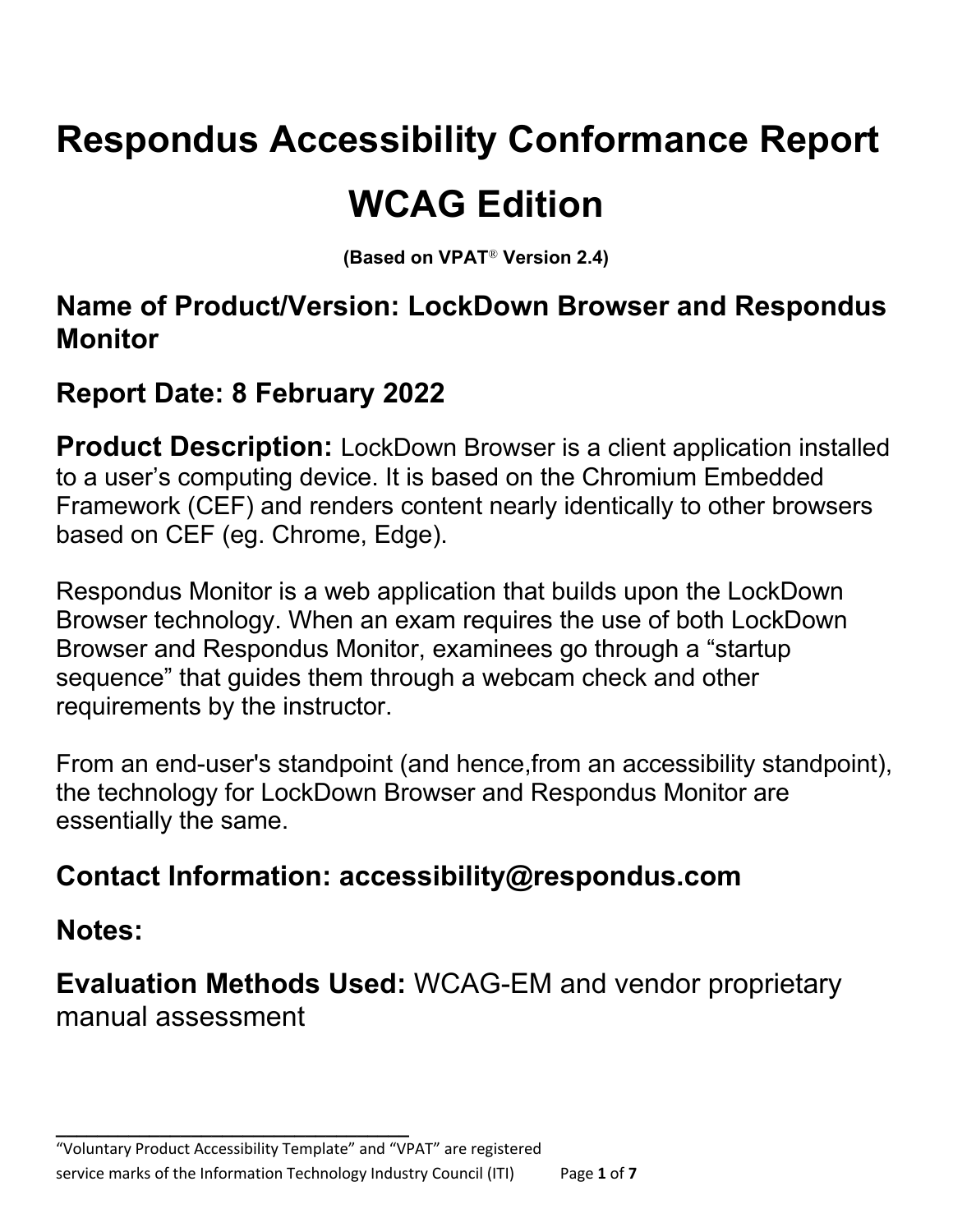## **Applicable Standards/Guidelines**

This report covers the degree of conformance for the following accessibility standard/guidelines:

| <b>Standard/Guideline</b>                | <b>Included In Report</b> |
|------------------------------------------|---------------------------|
| Web Content Accessibility Guidelines 2.0 | Level A (Yes)             |
|                                          | Level AA (Yes)            |
|                                          | Level AAA (No)            |
| Web Content Accessibility Guidelines 2.1 | Level A (Yes)             |
|                                          | Level AA (Yes)            |
|                                          | Level AAA (No)            |

#### **Terms**

The terms used in the Conformance Level information are defined as follows:

- **Supports**: The functionality of the product has at least one method that meets the criterion without known defects or meets with equivalent facilitation.
- **Partially Supports**: Some functionality of the product does not meet the criterion.
- **Does Not Support**: The majority of product functionality does not meet the criterion.
- **Not Applicable**: The criterion is not relevant to the product.
- **Not Evaluated:** The product has not been evaluated against the criterion. This can be used only in WCAG 2.0 Level AAA.

# **WCAG 2.1 Report**

Note: When reporting on conformance with the WCAG 2.1 Success Criteria, they are scoped for full pages, complete processes, and accessibility-supported ways of using technology as documented in the WCAG 2.1 Conformance Requirements.

## **Section 508 Conformance**

As is noted in the conformance table below, the software/product in question, "LockDown Browser and Respondus Monitor", meets or exceeds the conformance requirements of WCAG 2.1, levels A and AA. This also means that this software/product meets *and* exceeds the accessibility conformance requirements of Section 508, which requires a minimum of WCAG 2.0, levels A and AA conformance.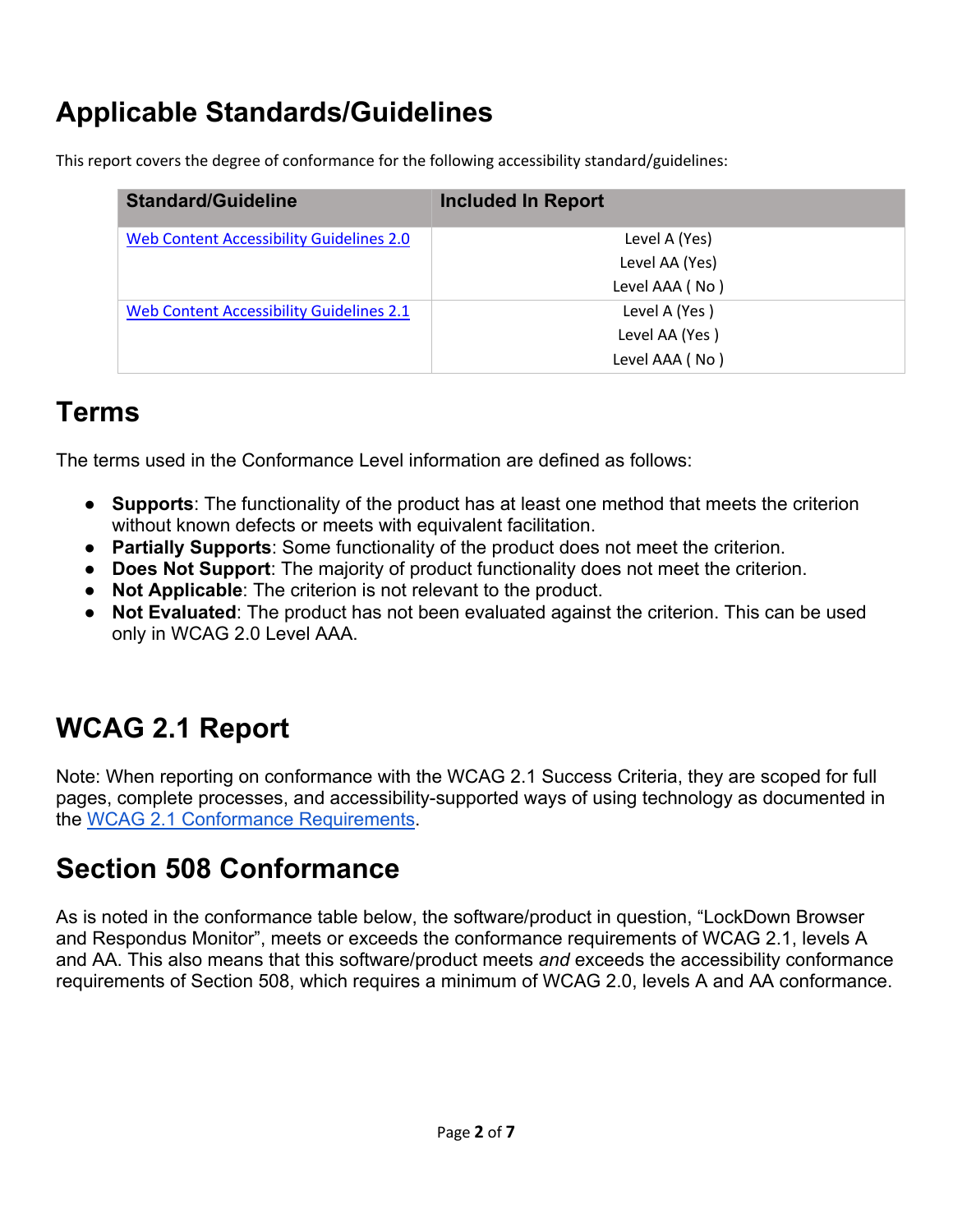# Table 1: Success Criteria, Level A

Notes:

| <b>Criteria</b>                                                                | <b>Conformance Level</b> | <b>Remarks and Explanations</b>                                                                                                                  |
|--------------------------------------------------------------------------------|--------------------------|--------------------------------------------------------------------------------------------------------------------------------------------------|
| 1.1.1 Non-text Content (Level A)                                               | Supports                 | All meaningful non-text content has<br>accessible text alternatives that convey<br>context-relevant information.                                 |
| 1.2.1 Audio-only and Video-only<br>(Prerecorded) (Level A)                     | Not Applicable           | Product does not contain prerecorded<br>audio or video.                                                                                          |
| 1.2.2 Captions (Prerecorded) (Level A)                                         | Not Applicable           | Product does not contain prerecorded<br>synchronized media.                                                                                      |
| 1.2.3 Audio Description or Media<br><b>Alternative (Prerecorded)</b> (Level A) | Not Applicable           | Product does not contain prerecorded<br>synchronized media.                                                                                      |
| 1.3.1 Info and Relationships (Level A)                                         | Supports                 | All information, structure, and<br>relationships are conveyed through<br>presentation and can be<br>programmatically determined.                 |
| 1.3.2 Meaningful Sequence (Level A)                                            | Supports                 | Correct reading sequence for all content<br>can be programmatically determined.                                                                  |
| 1.3.3 Sensory Characteristics (Level A)                                        | Supports                 | Instructions do not rely solely on sensory<br>characteristics.                                                                                   |
| 1.4.1 Use of Color (Level A)                                                   | Supports                 | Color is not the only method for<br>conveying information, indicating an<br>action, prompting a response, or<br>distinguishing a visual element. |
| 1.4.2 Audio Control (Level A)                                                  | Not applicable           | Product does not contain audio content.                                                                                                          |
| 2.1.1 Keyboard (Level A)                                                       | Supports                 | All controls and content can be accessed<br>and operated using only the keyboard.                                                                |
| 2.1.2 No Keyboard Trap (Level A)                                               | Supports                 | There are no keyboard traps in the<br>product.                                                                                                   |
| 2.1.4 Character Key Shortcuts (Level A<br>$2.1$ only)                          | Supports                 | There are no single-character key<br>shortcuts.                                                                                                  |
| 2.2.1 Timing Adjustable (Level A)                                              | Not applicable           | There are no time limits set by the<br>product's standard content.                                                                               |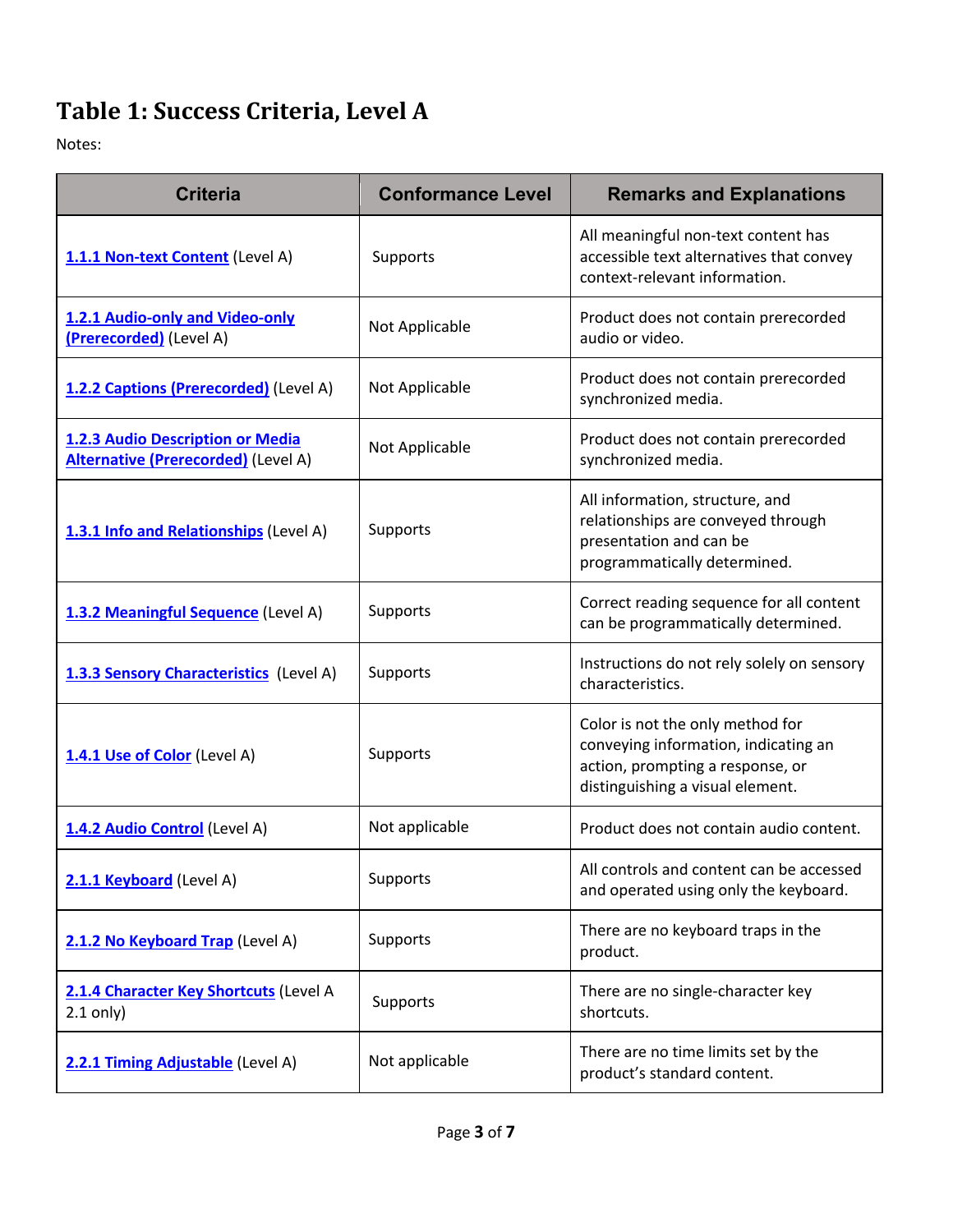| 2.2.2 Pause, Stop, Hide (Level A)                   | Not applicable | The product contains no content of the<br>types specified in this success criterion.                                                                                                   |
|-----------------------------------------------------|----------------|----------------------------------------------------------------------------------------------------------------------------------------------------------------------------------------|
| 2.3.1 Three Flashes or Below Threshold<br>(Level A) | Not applicable | The product contains no content of the<br>types specified in this success criterion.                                                                                                   |
| 2.4.1 Bypass Blocks (Level A)                       | Not applicable | The product does not contain repeated<br>blocks of content.                                                                                                                            |
| 2.4.2 Page Titled (Level A)                         | Not applicable | The product is a browser-based<br>application and does not move between<br>different URLs. All screens of the content<br>do, however, have appropriate clear and<br>distinct headings. |
| 2.4.3 Focus Order (Level A)                         | Supports       | The focus order preserves meaning and<br>operability.                                                                                                                                  |
| 2.4.4 Link Purpose (In Context) (Level A)           | Supports       | Link purpose can be determined from the<br>text alone or together with the<br>programmatically determined context.                                                                     |
| 2.5.1 Pointer Gestures (Level A 2.1 only)           | Not applicable | The product does not contain<br>functionality that requires multipoint or<br>path-based gestures.                                                                                      |
| 2.5.2 Pointer Cancellation (Level A 2.1<br>only)    | Supports       | The product meets the requirements laid<br>out in this success criterion.                                                                                                              |
| 2.5.3 Label in Name (Level A 2.1 only)              | Supports       | All user interface components with labels<br>that include text or images of text have<br>accessible names that contain the visually<br>presented text.                                 |
| 2.5.4 Motion Actuation (Level A 2.1<br>only)        | Not applicable | The product does not make use of device<br>or user motion to operate the user<br>interface.                                                                                            |
| 3.1.1 Language of Page (Level A)                    | Supports       | The default human language of the<br>product can be programmatically<br>determined.                                                                                                    |
| 3.2.1 On Focus (Level A)                            | Supports       | No change of context is initiated when<br>any user interface component receives<br>focus.                                                                                              |
| 3.2.2 On Input (Level A)                            | Supports       | Changing the setting of user inputs does<br>not cause a change of context.                                                                                                             |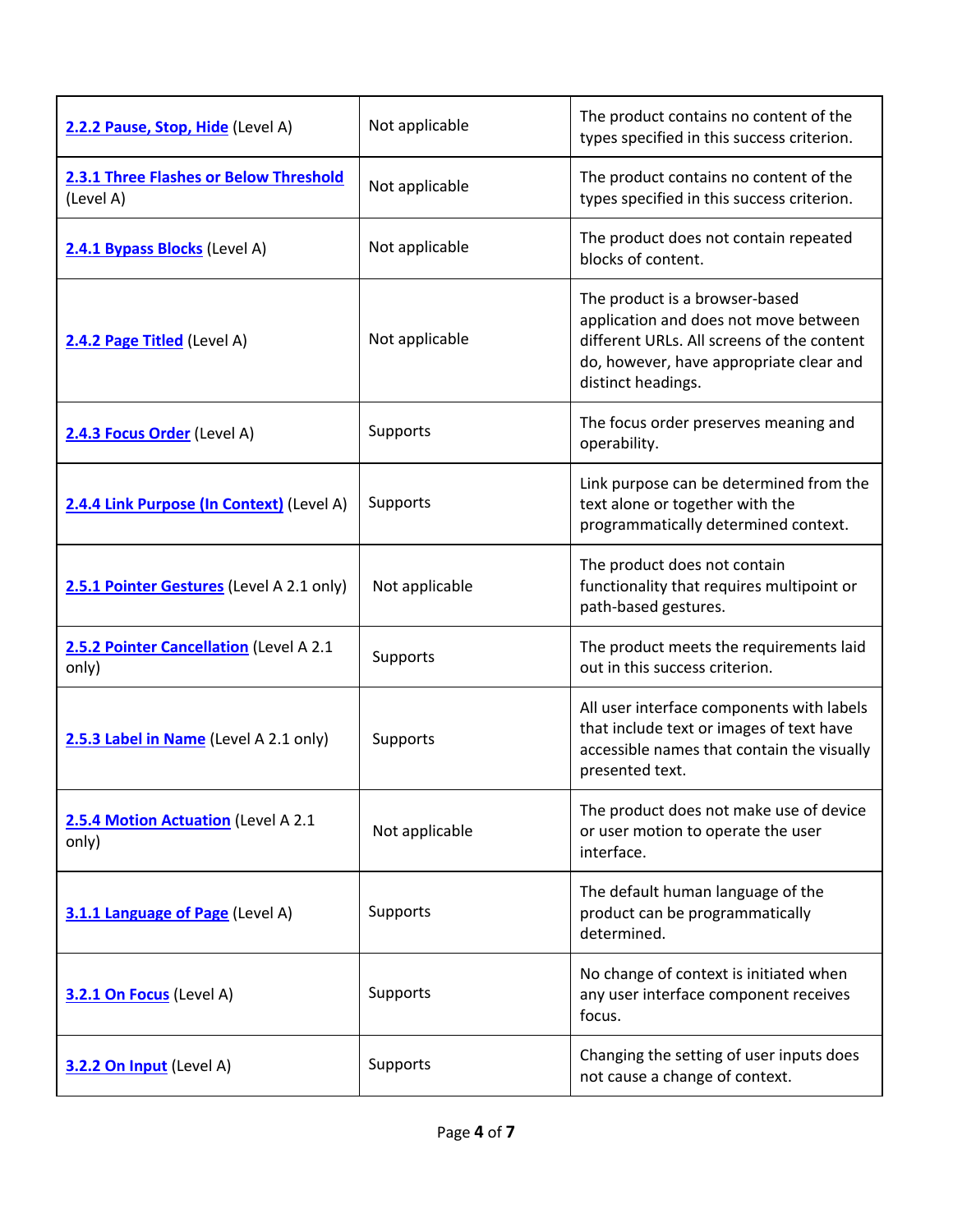| <b>3.3.1 Error Identification</b> (Level A)   | Supports | Errors that are detected are identified<br>and described in text.                                          |
|-----------------------------------------------|----------|------------------------------------------------------------------------------------------------------------|
| <b>3.3.2 Labels or Instructions (Level A)</b> | Supports | The product provides labels and<br>instructions for content that requires user<br>input.                   |
| 4.1.1 Parsing (Level A)                       | Supports | The product meets the HTML parsing<br>requirements of this success criterion.                              |
| 4.1.2 Name, Role, Value (Level A)             | Supports | All user interface components have<br>appropriate programmatically<br>determined names, roles, and values. |

# Table 2: Success Criteria, Level AA

Notes:

| <b>Criteria</b>                                            | <b>Conformance Level</b> | <b>Remarks and Explanations</b>                                                                                                                        |
|------------------------------------------------------------|--------------------------|--------------------------------------------------------------------------------------------------------------------------------------------------------|
| 1.2.4 Captions (Live) (Level AA)                           | Not applicable           | The product does not contain live<br>synchronized media.                                                                                               |
| <b>1.2.5 Audio Description (Prerecorded)</b><br>(Level AA) | Not applicable           | The product does not contain<br>synchronized media.                                                                                                    |
| 1.3.4 Orientation (Level AA 2.1 only)                      | Supports                 | The product does not restrict users to a<br>specific orientation.                                                                                      |
| 1.3.5 Identify Input Purpose (Level AA<br>$2.1$ only)      | Supports                 | The purpose of all input fields can be<br>programmatically determined.                                                                                 |
| 1.4.3 Contrast (Minimum) (Level AA)                        | Supports                 | The product meets the minimum contrast<br>levels required for text.                                                                                    |
| 1.4.4 Resize text (Level AA)                               | Supports                 | The product gives users a way to resize<br>text to 200% without loss of content or<br>functionality.                                                   |
| 1.4.5 Images of Text (Level AA)                            | Supports                 | All content that appears to be text meets<br>this success criterion's requirements.                                                                    |
| 1.4.10 Reflow (Level AA 2.1 only)                          | Supports                 | The content can be reflowed according to<br>the requirements without loss of content<br>or functionality, or requiring scrolling in<br>two dimensions. |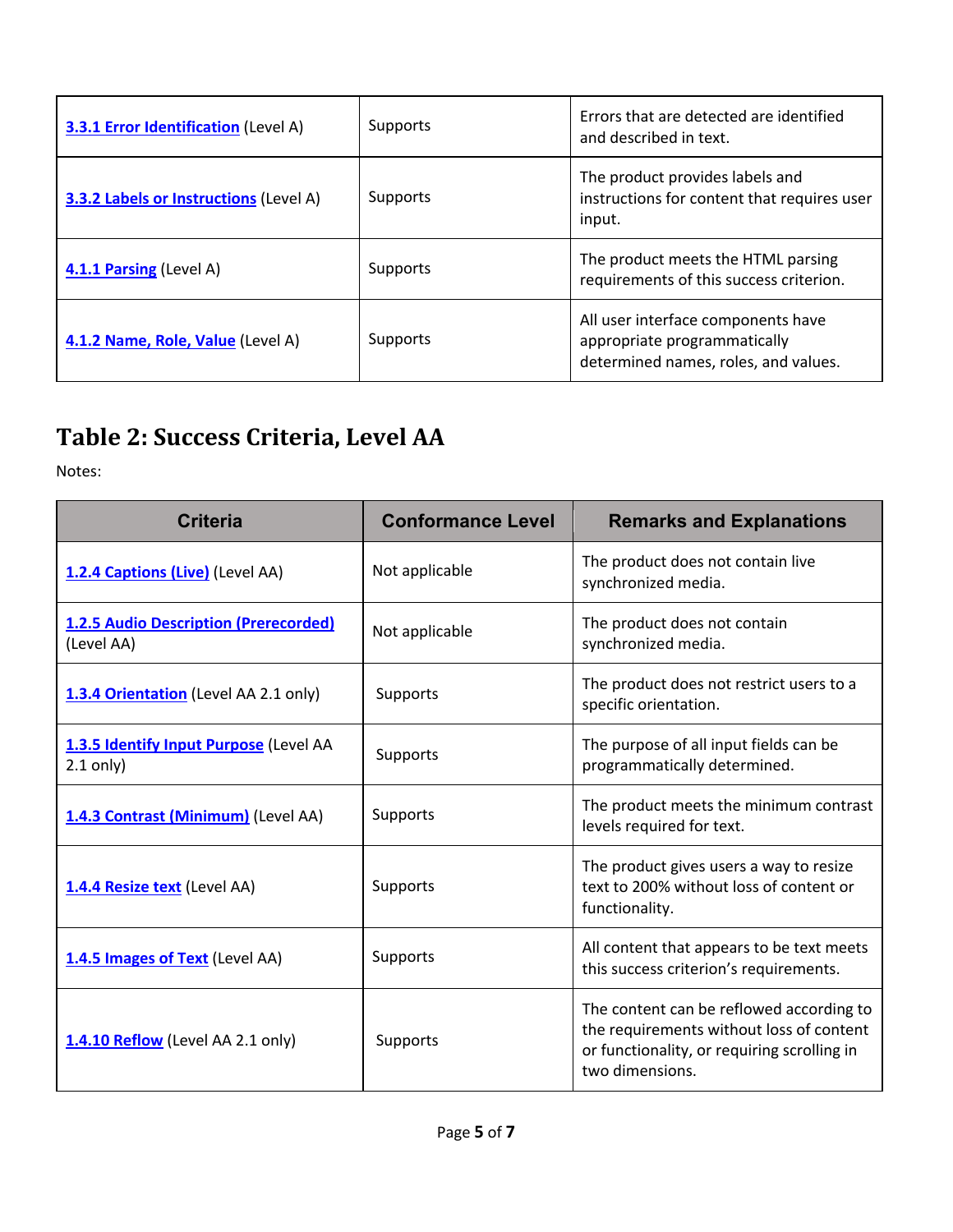| 1.4.11 Non-text Contrast (Level AA 2.1<br>only)               | Supports       | The product meets the minimum contrast<br>levels required for user interface<br>components, controls, and meaningful<br>graphics or icons.                     |
|---------------------------------------------------------------|----------------|----------------------------------------------------------------------------------------------------------------------------------------------------------------|
| 1.4.12 Text Spacing (Level AA 2.1 only)                       | Supports       | There is no loss of content or<br>functionality when text spacing is set to<br>the specified levels.                                                           |
| 1.4.13 Content on Hover or Focus (Level<br>AA 2.1 only)       | Not applicable | There is no content of this kind in the<br>product.                                                                                                            |
| 2.4.5 Multiple Ways (Level AA)                                | Not applicable | All screens in the product are steps in a<br>specific ordered process.                                                                                         |
| 2.4.6 Headings and Labels (Level AA)                          | Supports       | All headings and labels clearly describe<br>the topic or purpose of their associated<br>content and user interface components.                                 |
| 2.4.7 Focus Visible (Level AA)                                | Supports       | Keyboard focus is visible on all focusable<br>elements in the product.                                                                                         |
| 3.1.2 Language of Parts (Level AA)                            | Not applicable | There is no content in a language other<br>than the main language of the product.                                                                              |
| <b>3.2.3 Consistent Navigation (Level AA)</b>                 | Supports       | Navigational mechanisms are repeated in<br>the same relative order each time they<br>appear.                                                                   |
| <b>3.2.4 Consistent Identification</b> (Level AA)             | Supports       | Components that have the same<br>functionality are identified consistently.                                                                                    |
| 3.3.3 Error Suggestion (Level AA)                             | Supports       | Detected errors are identified and<br>described in text.                                                                                                       |
| 3.3.4 Error Prevention (Legal, Financial,<br>Data) (Level AA) | Supports       | Users are able to check and correct<br>information they submit.                                                                                                |
| 4.1.3 Status Messages (Level AA 2.1<br>only)                  | Supports       | Status messages are communicated to<br>assistive tech in such a way that the<br>technology will automatically<br>communicate those status changes to<br>users. |